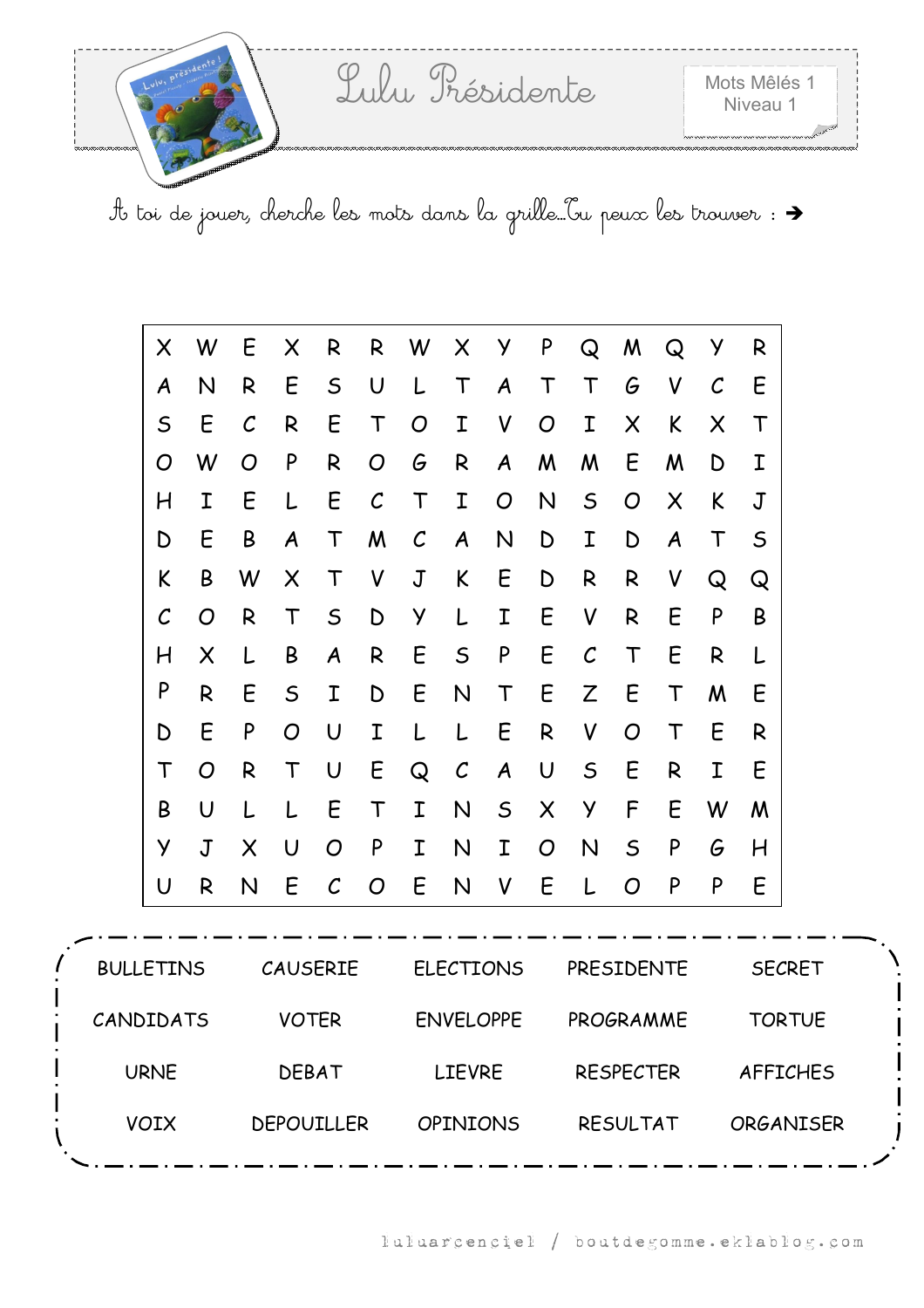A toi de jouer, cherche les mots dans la grille…  $\tilde{C}$ u peux les trouver :  $\rightarrow$ 

| Τ           | E | R            | $\mathcal C$ | E             | $\mathsf S$  | $\mathsf T$      | K                | B            | E                | U            | $\mathsf T$      | R                | O            | T           |
|-------------|---|--------------|--------------|---------------|--------------|------------------|------------------|--------------|------------------|--------------|------------------|------------------|--------------|-------------|
| F           | R | P            | R            | E             | $\mathsf{S}$ | I                | D                | E            | $\mathsf{N}$     | $\mathsf T$  | E                | $\mathsf J$      | W            | D           |
| E           | N | R            | U            | R             | E            | $\mathsf T$      | $\mathcal{C}$    | E            | P                | $\mathsf{S}$ | E                | R                | R            | F           |
| M           | X | F            | $\mathsf{S}$ | N             | O            | I                | $\mathsf{N}$     | I            | P                | O            | $\mathsf T$      | B                | G            | B           |
| X           | I | O            | V            | $\mathcal{C}$ | $\mathcal C$ | $\mathcal C$     | $\boldsymbol{A}$ | $\cup$       | $\mathsf{S}$     | E            | R                | Ι                | E            | Q           |
| D           | E | P            | O            | U             | I            | L                | L                | E            | R                | O            | D                | I                | V            | H           |
| V           | O | $\mathsf T$  | E            | R             | $\top$       | $\boldsymbol{A}$ | $\top$           | L            | $\cup$           | $\mathsf{S}$ | E                | R                | $\mathsf{S}$ | X           |
| O           | K | Z            | F            | Ç             | M            | $\mathcal C$     | $\boldsymbol{A}$ | $\mathsf{N}$ | D                | I            | D                | $\boldsymbol{A}$ | $\top$       | $\mathsf S$ |
| $\mathsf S$ | X | $\mathsf{V}$ | Q            | $\mathsf{S}$  | E            | H                | $\mathcal{C}$    | I            | $\mathsf F$      | F            | A                | H                | L            | D           |
|             | I | E            | V            | R             | E            | L                | E                | $\mathcal C$ | $\mathsf T$      | I            | O                | N                | $\mathsf S$  |             |
|             | R | Z            | V            | E             | N            | $\mathsf{V}$     | E                | L            | $\overline{O}$   | P            | P                | E                | R            | E           |
| H           | V | y            | $\mathsf J$  | $\mathsf T$   | Y            | D                | E                | B            | $\boldsymbol{A}$ | $\mathsf T$  | $\cup$           | P                | $\cup$       | Z           |
| $\mathsf T$ | Z | R            | A            | H             | $\mathsf{S}$ | R                | E                | $\mathsf{S}$ | I                | N            | $\boldsymbol{A}$ | G                | R            | O           |
| B           | X | $\mathsf T$  | P            | B             | U            | L                | L                | E            | $\mathsf T$      | $\mathbf I$  | N                | $\mathsf{S}$     | K            | G           |
| V           | F | P            | R            | O             | G            | R                | $\boldsymbol{A}$ | M            | M                | E            | X                | $\sf J$          | $\sf J$      | N           |

| <b>BULLETINS</b> | <b>CAUSERIE</b>   | <b>ELECTIONS</b> | <b>PRESIDENTE</b> | <b>SECRET</b>    |  |
|------------------|-------------------|------------------|-------------------|------------------|--|
| CANDIDATS        | <b>VOTER</b>      | <b>ENVELOPPE</b> | PROGRAMME         | <b>TORTUE</b>    |  |
| <b>URNE</b>      | <b>DEBAT</b>      | <b>LIEVRE</b>    | <b>RESPECTER</b>  | <b>AFFICHES</b>  |  |
| <b>VOIX</b>      | <b>DEPOUILLER</b> | <b>OPINIONS</b>  | <b>RESULTAT</b>   | <b>ORGANISER</b> |  |
|                  |                   |                  |                   |                  |  |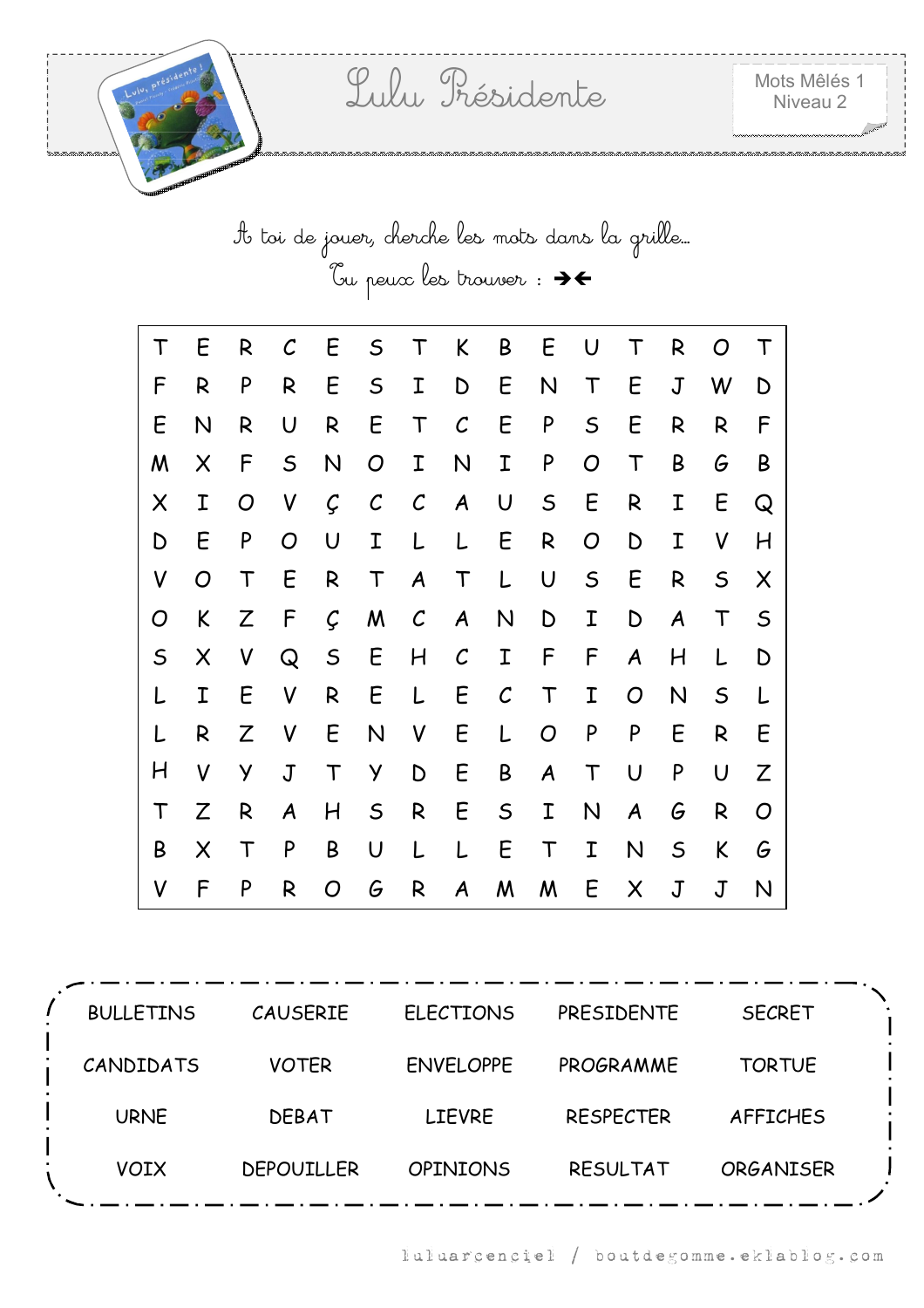| H | B            | Ε             | V              | Ι              | Ι              | $\mathcal{C}$ | T         | $\mathsf S$       | O           | E            | R                | У            | A             | A           |
|---|--------------|---------------|----------------|----------------|----------------|---------------|-----------|-------------------|-------------|--------------|------------------|--------------|---------------|-------------|
| W | U            | Ι             | O              | M              | Ç              | N             | O         | N                 | L           | Ι            | B                | M            | F             | Ç           |
| D | L            | R             | I              | $\mathsf{N}$   | R              | F             | R         | O                 | I           | Z            | $\boldsymbol{A}$ | E            | K             |             |
| Ε | L            | E             | X              | $\top$         | E              | T             | $\top$    | Ι                 | E           | $\mathcal C$ | F                | T            | R             | Т           |
| B | E            | $\mathsf S$   | E              | E              | L              | A             | $\bigcup$ | N                 | V           | A            | F                | N            | E             | R           |
| A | $\mathsf T$  | U             | L              | M              | L              | T             | E         | I                 | R           | N            | I                | E            | T             | R           |
| T | I            | A             | E              | M              | I              | L             | N         | P                 | E           | D            | $\mathcal{C}$    | D            | $\mathcal{C}$ | E           |
| M | N            | $\mathcal{C}$ | $\mathcal C$   | A              | U              | $\cup$        | V         | O                 | L           | Ι            | H                | I            | E             | $\mathsf S$ |
| Q | $\mathsf S$  | K             | T              | R              | $\overline{O}$ | $\mathsf S$   | E         | $\boldsymbol{A}$  | W           | D            | E                | $\mathsf S$  | P             | I           |
| G | R            | V             | I              | G              | P              | E             | L         | $\mathsf S$       | Q           | A            | $\mathsf S$      | E            | $\mathsf S$   | N           |
| R | $\mathsf{R}$ | U             | $\overline{O}$ | $\overline{O}$ | E              | R             | O         | E                 | E           | $\mathsf T$  | $\overline{O}$   | $\mathsf{R}$ | E             | A           |
| P | E            | R             | $\mathsf{N}$   | R              | D              | $\mathsf J$   | P         | $\mathcal{C}_{0}$ | $\sf B$     | $\sf S$      | $\mathsf D$      | P            | R             | G           |
| N | T            | N             | $\mathsf S$    | P              | Z              | P             | P         | R                 | P           | O            | L                | R            | Y             | R           |
| D | O            | E             | R              | G              | $\mathcal{G}$  | $\times$      | E         | E                 | $\mathsf J$ | K            | $\times$         | P            | $\mathsf S$   | O           |
| G | V            | U             | M              | G              | O              | $\mathcal{C}$ | I         | T                 | G           | I            | U                | M            | T             | O           |

| <b>BULLETINS</b> | <b>CAUSERIE</b>   | <b>ELECTIONS</b> | <b>PRESIDENTE</b> | <b>SECRET</b>    |  |
|------------------|-------------------|------------------|-------------------|------------------|--|
| CANDIDATS        | <b>VOTER</b>      | <b>ENVELOPPE</b> | PROGRAMME         | <b>TORTUE</b>    |  |
| <b>URNE</b>      | <b>DEBAT</b>      | <b>LIEVRE</b>    | <b>RESPECTER</b>  | <b>AFFICHES</b>  |  |
| <b>VOIX</b>      | <b>DEPOUILLER</b> | <b>OPINIONS</b>  | <b>RESULTAT</b>   | <b>ORGANISER</b> |  |
|                  |                   |                  |                   |                  |  |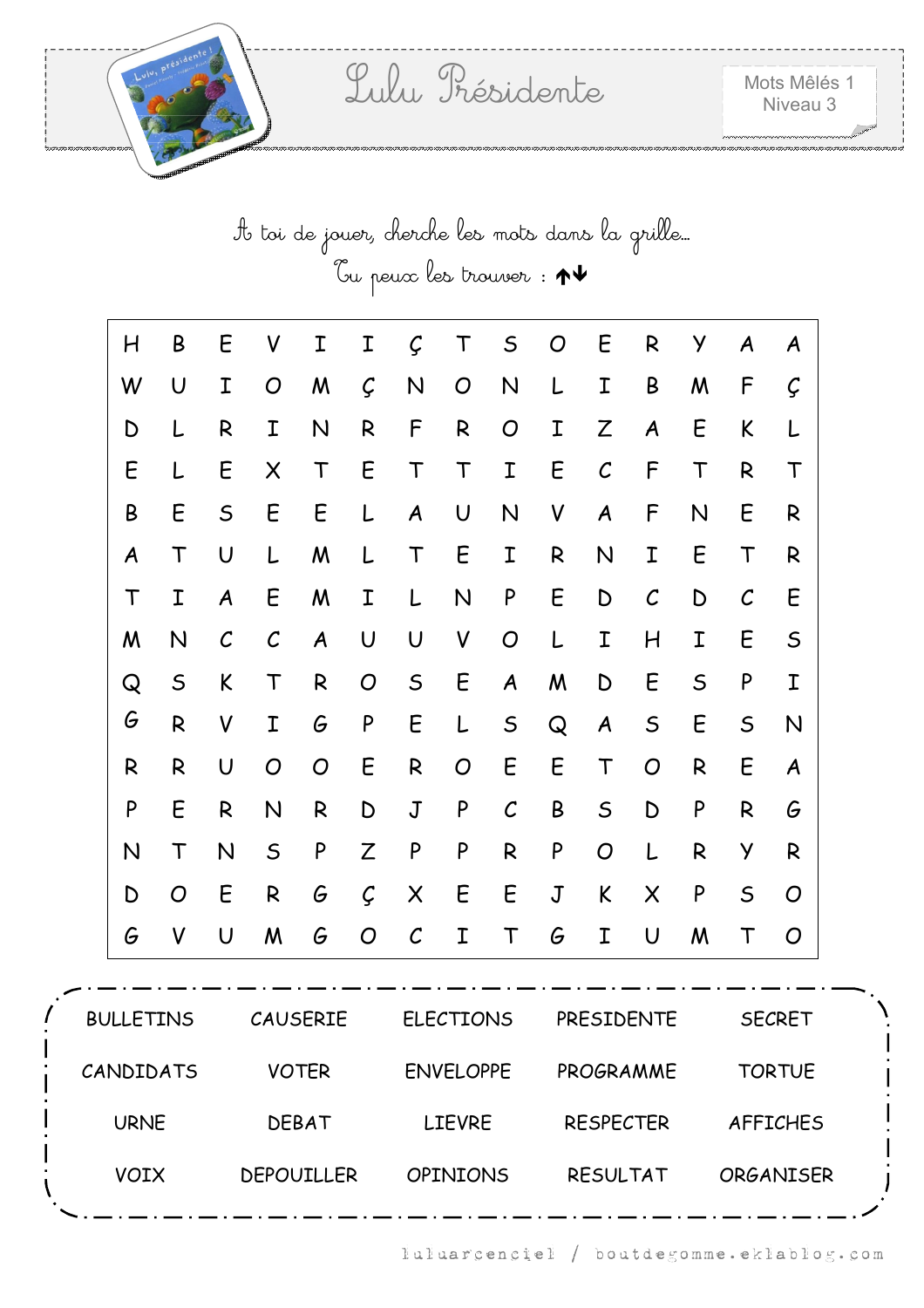| D           | E             | B             | $\boldsymbol{A}$ | $\top$           | R              | R                | E              | T            | $\mathcal C$     | E                | P              | $\mathsf S$ | E            | R           |
|-------------|---------------|---------------|------------------|------------------|----------------|------------------|----------------|--------------|------------------|------------------|----------------|-------------|--------------|-------------|
| W           | L             | $\mathsf T$   | $\mathsf{S}$     | $\mathsf{S}$     | E              | H                | $\mathcal{C}$  | I            | F                | F                | A              | D           | M            | E           |
| H           | E             | E             | $\top$           | I                | $\mathsf T$    | V                | $\mathsf S$    | B            | F                | Ç                | D              | V           | N            | $\mathsf S$ |
| A           | $\mathcal{C}$ | R             | $\boldsymbol{A}$ | $\mathsf{S}$     | $\overline{O}$ | $\mathcal{C}$    | $\mathsf{N}$   | X            | $\mathsf D$      | Q                | E              | P           | W            | I           |
| Q           | $\mathsf T$   | $\mathcal{C}$ | D                | L                | V              | $\boldsymbol{A}$ | $\overline{O}$ | E            | $\boldsymbol{A}$ | $\boldsymbol{A}$ | P              | R           | D            | N           |
| X           | I             | E             | I                | R                | B              | U                | I              | P            | E                | A                | $\overline{O}$ | E           | B            | A           |
| I           | O             | $\mathsf S$   | $\mathsf D$      | $\mathsf{R}$     | $\cup$         | $\mathsf{S}$     | $\mathsf{N}$   | P            | M                | $\mathcal{C}$    | U              | $\mathsf S$ | $\mathsf{S}$ | G           |
| O           | N             | G             | N                | E                | L              | E                | I              | O            | M                | K                | I              | I           | G            | R           |
| V           | $\mathsf S$   | F             | $\boldsymbol{A}$ | $\mathsf S$      | L              | $\mathsf{R}$     | P              | L            | $\boldsymbol{A}$ | Z                | L              | D           | H            | O           |
| N           | U             | $\mathsf{R}$  | $\mathcal{C}$    | $\cup$           | E              | I                | $\overline{O}$ | E            | R                | D                | L              | E           | $\top$       | O           |
| Q           | $\mathsf{R}$  | G             | W                | L                | $\mathsf T$    | E                | $\mathcal{C}$  | V            | G                | M                | E              | N           | O            | G           |
| T           | N             | F             | $\mathsf D$      | $\mathsf T$      | I              | W                | I              | $\mathsf{N}$ | $\overline{O}$   | A                | R              | T           | R            | K           |
| U           | E             | P             | N                | $\boldsymbol{A}$ | N              | $\top$           | Q              | E            | R                | G                | N              | E           | $\mathsf T$  | D           |
| Q           | Q             | Ç             | N                | $\mathsf T$      | $\mathsf S$    | $\mathsf{S}$     | L              | N            | ${\sf P}$        | L                | D              | V           | U            |             |
| $\mathsf S$ | O             | E             | $\mathsf{R}$     | V                | E              | I                | L              | K            | G                | K                | Q              | V           | E            | G           |

| <b>BULLETINS</b> | <b>CAUSERIE</b>   | <b>ELECTIONS</b> | PRESIDENTE       | <b>SECRET</b>    |  |
|------------------|-------------------|------------------|------------------|------------------|--|
| CANDIDATS        | <b>VOTER</b>      | <b>ENVELOPPE</b> | PROGRAMME        | <b>TORTUE</b>    |  |
| <b>URNE</b>      | <b>DEBAT</b>      | <b>LIEVRE</b>    | <b>RESPECTER</b> | <b>AFFICHES</b>  |  |
| <b>VOIX</b>      | <b>DEPOUILLER</b> | <b>OPINIONS</b>  | <b>RESULTAT</b>  | <b>ORGANISER</b> |  |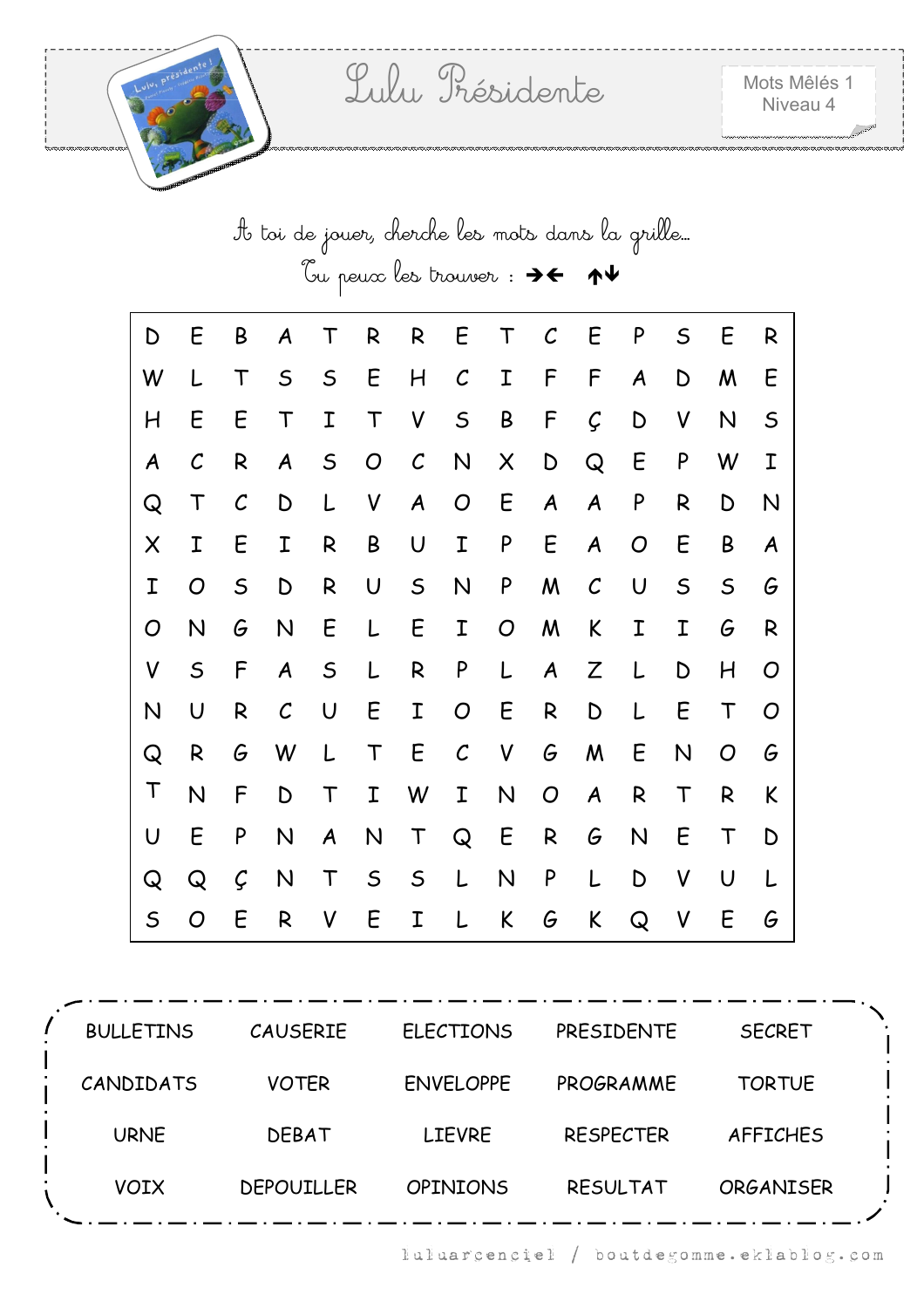| O             | R             | E                | $\mathsf S$    | Ι            | N             | A                | G                 | R             | O                         | У           | B             | D                | G            | O             |
|---------------|---------------|------------------|----------------|--------------|---------------|------------------|-------------------|---------------|---------------------------|-------------|---------------|------------------|--------------|---------------|
| A             | E             | R                | E              | $\mathsf S$  | P             | E                | $\mathcal{C}_{0}$ | T             | E                         | R           | R             | Q                | R            | D             |
| $\mathcal{C}$ | $\mathsf S$   | N                | I              | T            | E             | L                | L                 | U             | $\sf B$                   | A           | E             | G                | U            | G             |
| Y             | E             | R                | V              | E            | I             | L                | H                 | G             | U                         | I           | D             | K                | R            | L             |
| V             | M             | Q                | U              | Z            | $\mathsf S$   | E                | H                 | $\mathcal{C}$ | I                         | F           | F             | $\boldsymbol{A}$ | $\mathsf{N}$ | M             |
| O             | Z             | R                | E              | L            | L             | I                | $\cup$            | O             | ${\sf P}$                 | E           | D             | $\mathsf T$      | E            | $\mathcal{C}$ |
| $\mathsf T$   | $\mathsf S$   | N                | O              | I            | N             | I                | ${\sf P}$         | O             | ${\sf P}$                 | F           | V             | O                | D            | A             |
| E             | F             | G                | $\mathsf{R}$   | Ç            | $\mathsf T$   | $\boldsymbol{A}$ | T                 | L             | U                         | $\mathsf S$ | E             | $\mathsf{R}$     | M            | N             |
| R             | $\mathsf S$   | N                | $\overline{O}$ | I            | T             | $\mathcal{C}$    | E                 | L             | E                         | K           | A             | $\top$           | $\mathsf{N}$ | D             |
| N             | D             | R                | R              | $\mathcal C$ | $\mathcal{C}$ | $\mathsf T$      | A                 | B             | E                         | D           | $\mathbf J$   | $\mathsf U$      | $\mathsf S$  | I             |
| L             | E             | N                | V              | E            | L             | O                | ${\sf P}$         | P             | E                         | I           | $\mathcal{C}$ | E                | $\top$       | D             |
| $\mathsf S$   | E             | $\mathcal{C}$    | R              | E            | T             | D                | G                 | I             | U                         | K           | W             | Y                | G            | A             |
| M             | L             | W                | G              | K            | E             | M                | M                 | A             | ${\sf R}$                 | G           | O             | $\mathsf{R}$     | P            | T             |
| G             | $\mathcal{C}$ | $\boldsymbol{A}$ | $\bigcup$      | $\mathsf S$  | E             | ${\sf R}$        | I                 | E             | $\boldsymbol{\mathsf{X}}$ | I           | O             | V                | $\mathsf{N}$ | $\mathsf S$   |
| $\mathcal C$  | Т             |                  | X              | E            | T             | N                | E                 | D             | I                         | $\mathsf S$ | E             | R                | P            |               |

| <b>BULLETINS</b> | <b>CAUSERIE</b>   | <b>ELECTIONS</b> | <b>PRESIDENTE</b> | <b>SECRET</b>    |  |
|------------------|-------------------|------------------|-------------------|------------------|--|
| CANDIDATS        | <b>VOTER</b>      | <b>ENVELOPPE</b> | PROGRAMME         | <b>TORTUE</b>    |  |
| <b>URNE</b>      | <b>DEBAT</b>      | <b>LIEVRE</b>    | <b>RESPECTER</b>  | AFFICHES         |  |
| <b>VOIX</b>      | <b>DEPOUILLER</b> | <b>OPINIONS</b>  | <b>RESULTAT</b>   | <b>ORGANISER</b> |  |
|                  |                   |                  |                   |                  |  |